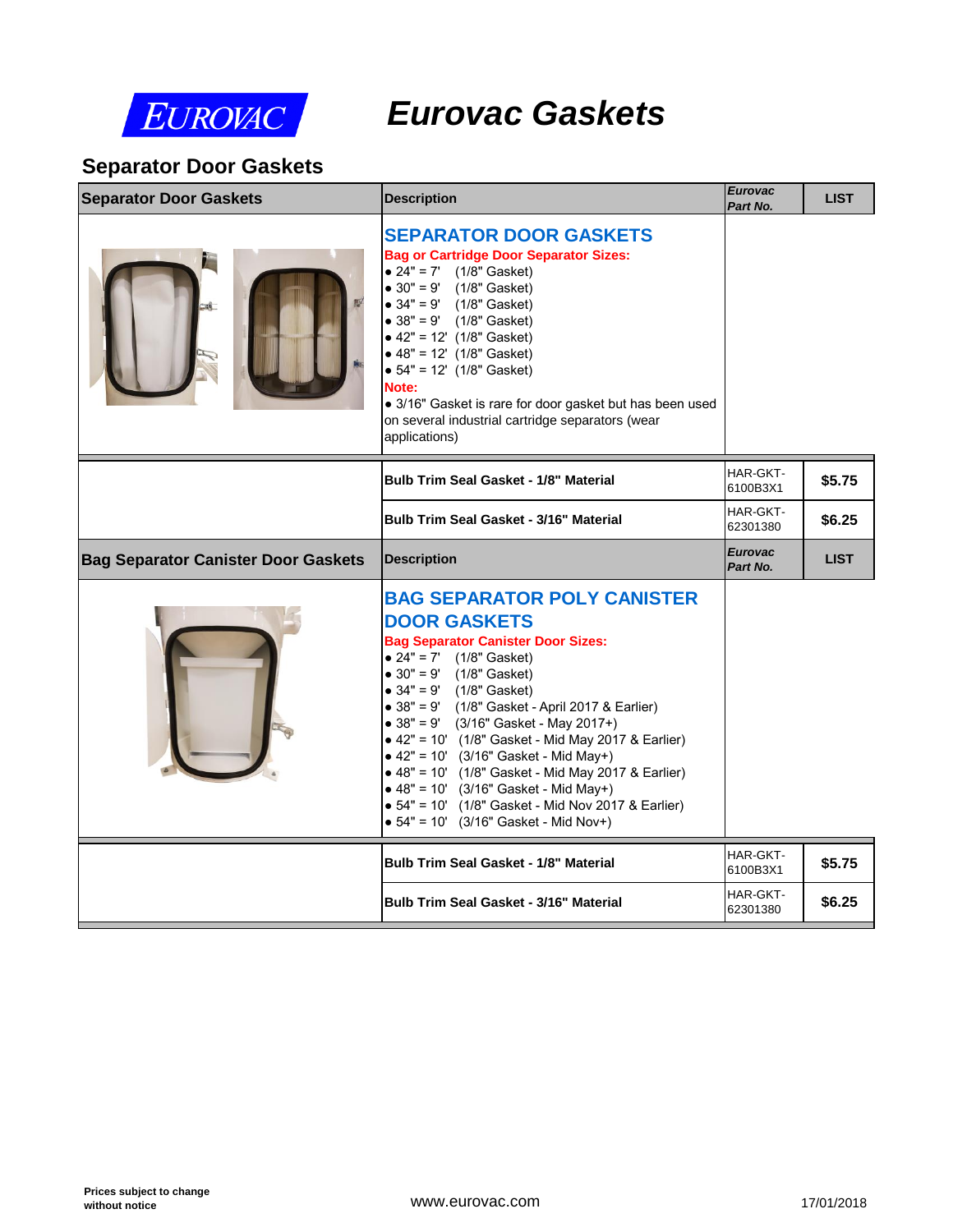#### **Above Canister Gaskets**

| Above Canister Gaskets - Eurovac I & II<br><b>Systems</b> | <b>Description</b>                                                                                                 | <b>Eurovac</b><br>Part No. |
|-----------------------------------------------------------|--------------------------------------------------------------------------------------------------------------------|----------------------------|
|                                                           | <b>ABOVE CANISTER GASKETS - EI &amp; EII</b><br><b>SYSTEMS</b>                                                     |                            |
|                                                           | Bottom 14" Can/Cone Gasket - Each<br><b>Current &amp; Old Gasket</b>                                               | HAR-GKE-<br>BRECG014       |
|                                                           | Bottom 18" Can/Cone Gasket - Each<br><b>Current &amp; Old Gasket</b>                                               | HAR-GKE-<br>BRECG018       |
|                                                           | 14" Bottom Gasket-Can to Rolled Steel 14 5/16"OD<br><b>Body - Each</b><br><b>Old Gasket (Short period of time)</b> | HAR-GKE-<br>BRERPI14       |
|                                                           | 18" Bottom Gasket-Can to Rolled Steel 18-5/8" OD<br><b>Body - Each</b><br><b>Old Gasket (Short period of time)</b> | HAR-GKE-<br>BRERPI18       |
| Above Canister Gaskets - Eurovac III<br><b>Systems</b>    | <b>Description</b>                                                                                                 | <b>Eurovac</b><br>Part No. |
|                                                           | <b>ABOVE CANISTER GASKETS - EIII</b><br><b>SYSTEMS</b><br><b>Canister Sizes:</b><br>$\bullet$ 30 Gallon = 7'       |                            |
|                                                           | 3/8" x 3/4" x 25' Polyurethane Foam Strip Gasket w/<br>PSA Backing - per ft                                        | HAR-GUS-<br>P1537075       |
| <b>Interceptor Gasket</b>                                 | <b>Description</b>                                                                                                 | <b>Eurovac</b><br>Part No. |
| 18 U<br><b>EUROVAC</b>                                    | <b>INTERCEPTOR GASKETS</b><br><b>Canister Sizes:</b><br>$\bullet$ 12 Interceptor = 4'                              |                            |
|                                                           | 3/8" x 3/4" x 25' Polyurethane Foam Strip Gasket w/<br>PSA Backing - per ft                                        | HAR-GUS-<br>P1537075       |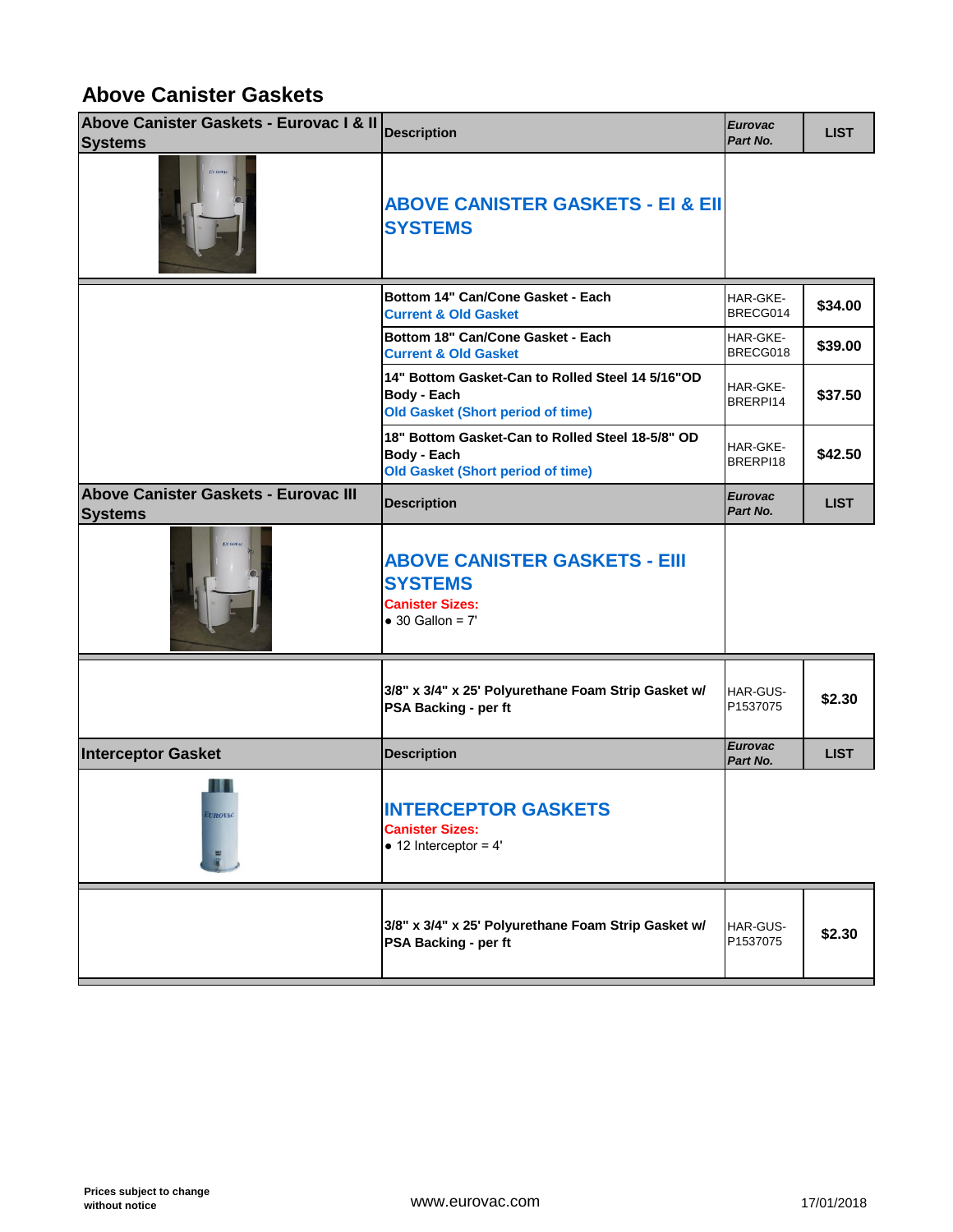#### **Holster Gaskets**

| <b>Holster Gaskets</b> | <b>Description</b>                                                     | <b>Eurovac</b><br>Part No. |
|------------------------|------------------------------------------------------------------------|----------------------------|
|                        | <b>HOLSTER GASKETS</b><br><b>Equipment Specs:</b><br>$\bullet$ 40 Duro |                            |
|                        | <b>Claw Hanger Black Gasket</b><br>$\bullet$ 4-1/8" x 6" x 1/8"        | HAR-GNR-<br>N0400603       |
|                        | <b>Extractor Holster Black Gasket</b>                                  | HAR-GNR-                   |

### **EIII Blower Gaskets (Between End Plate & Housing)**

| <b>EIII Blower Gaskets</b> | Description                                                                     | <b>Eurovac</b><br>Part No.  |
|----------------------------|---------------------------------------------------------------------------------|-----------------------------|
| <b>EUROVAC</b>             | <b>EIII BLOWER GASKETS</b><br><b>Blower Sizes:</b><br>• 36 Blower Housing = 12' |                             |
|                            | 30" Blower Housing: 1/8" x 1/2" x 25' LS1500 Foam<br>Strip - per ft             | <b>HAR-GUS-</b><br>P1512050 |
|                            | 36" Blower Housing: 3/8" x 3/4" x 25' LS1500 Foam<br>Strip PSA - per ft         | HAR-GUS-<br>N1537075        |

## **Wet Separator Lid Gaskets**

| <b>Wet Separator Lid Gaskets</b> | <b>Description</b>                                                                                                | <b>Eurovac</b><br>Part No.  |
|----------------------------------|-------------------------------------------------------------------------------------------------------------------|-----------------------------|
| <b>EUROVAC</b>                   | <b>WET SEPARATOR LID GASKETS</b><br><b>Wet Sep Sizes:</b><br>• $14"$ Wet Sep = $5'$<br>$\bullet$ 18" Wet Sep = 7' |                             |
|                                  | 3/8" x 3/4" x 25' Polyurethane Foam Strip Gasket w/<br><b>PSA Backing - per ft</b>                                | <b>HAR-GUS-</b><br>P1537075 |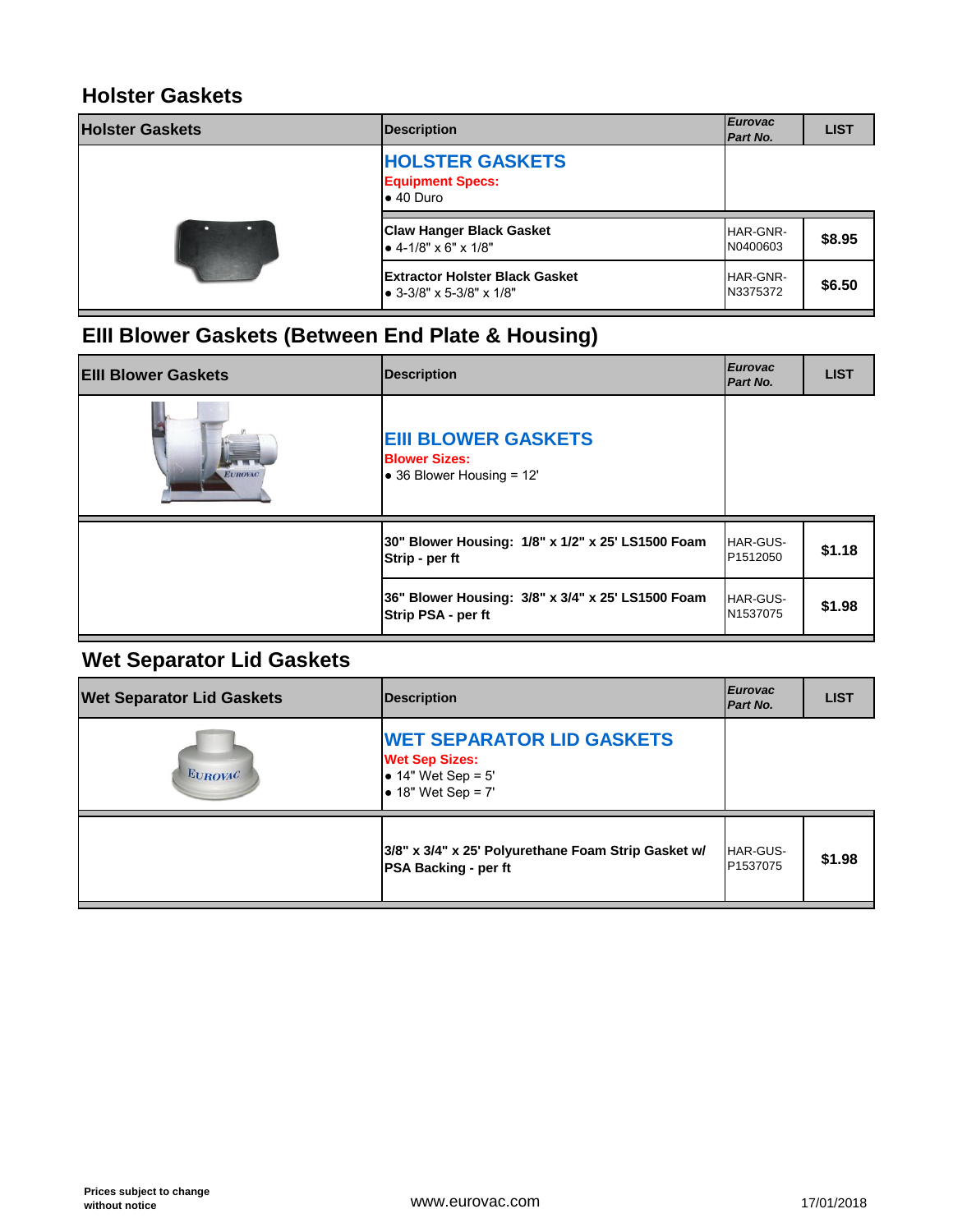### **EII Motor Gaskets**

| <b>EII Motor Gaskets</b> | <b>Description</b>                                                                                    | <b>Eurovac</b><br>Part No. |
|--------------------------|-------------------------------------------------------------------------------------------------------|----------------------------|
|                          | <b>EII MOTOR GASKETS</b><br><b>Wet Sep Sizes:</b><br>• $14"$ Wet Sep = $5'$<br>• $18"$ Wet Sep = $7'$ |                            |
|                          | Ell Motor #115330, 115334 & 117549-12 Neoprene PSA<br>Gasket:<br>$\bullet$ 6.50"OD x 5.75"ID x 1/8"   | HAR-GNR-<br>P0650572       |
|                          | Ell Brushless Motor #121113 PSA Gasket<br>$\bullet$ 64"ID x 5"OD x 1/2"                               | HAR-GNS-<br>P4140505       |
|                          | Ell Grinding Brush & Brushless Motor #119892 &<br>#12118 PSA Gasket<br>• 2.25"ID x 3"OD x 3/16"       | HAR-GNS-<br>N4122303       |

# **Transit Dumpster Lid Gaskets**

| <b>Transit Dumpster Lid Gaskets</b> | <b>Description</b>                                                                           | <b>Eurovac</b><br>Part No.  |
|-------------------------------------|----------------------------------------------------------------------------------------------|-----------------------------|
|                                     | <b>TRANSIT DUMPSTER LID GASKETS</b><br><b>Wet Sep Sizes:</b><br>$\bullet$ Dumpster Lid = 25' |                             |
|                                     | 1/2" x 3" x 25' LS1500 Foam Strip<br><b>Current Gasket</b>                                   | <b>HAR-GUS-</b><br>P1550300 |
|                                     | 1/2" x 2 1/2" x 25' LS1500 Foam Strip<br><b>Old Gasket</b>                                   | <b>HAR-GUS-</b><br>P1550250 |

#### **Filter Gaskets**

| <b>Filter Gaskets</b> | <b>Description</b>                                                             | <b>Eurovac</b><br>Part No.         |
|-----------------------|--------------------------------------------------------------------------------|------------------------------------|
|                       | <b>FILTER GASKETS</b>                                                          |                                    |
|                       | U-Channel Gasket For 8" OD Filter                                              | <b>FIL-050-</b><br><b>UC090000</b> |
|                       | U-Channel Gasket For 9" OD Filter:<br>• For New Style 50-182 Grinding Portable | FIL-050-<br>UC090000               |